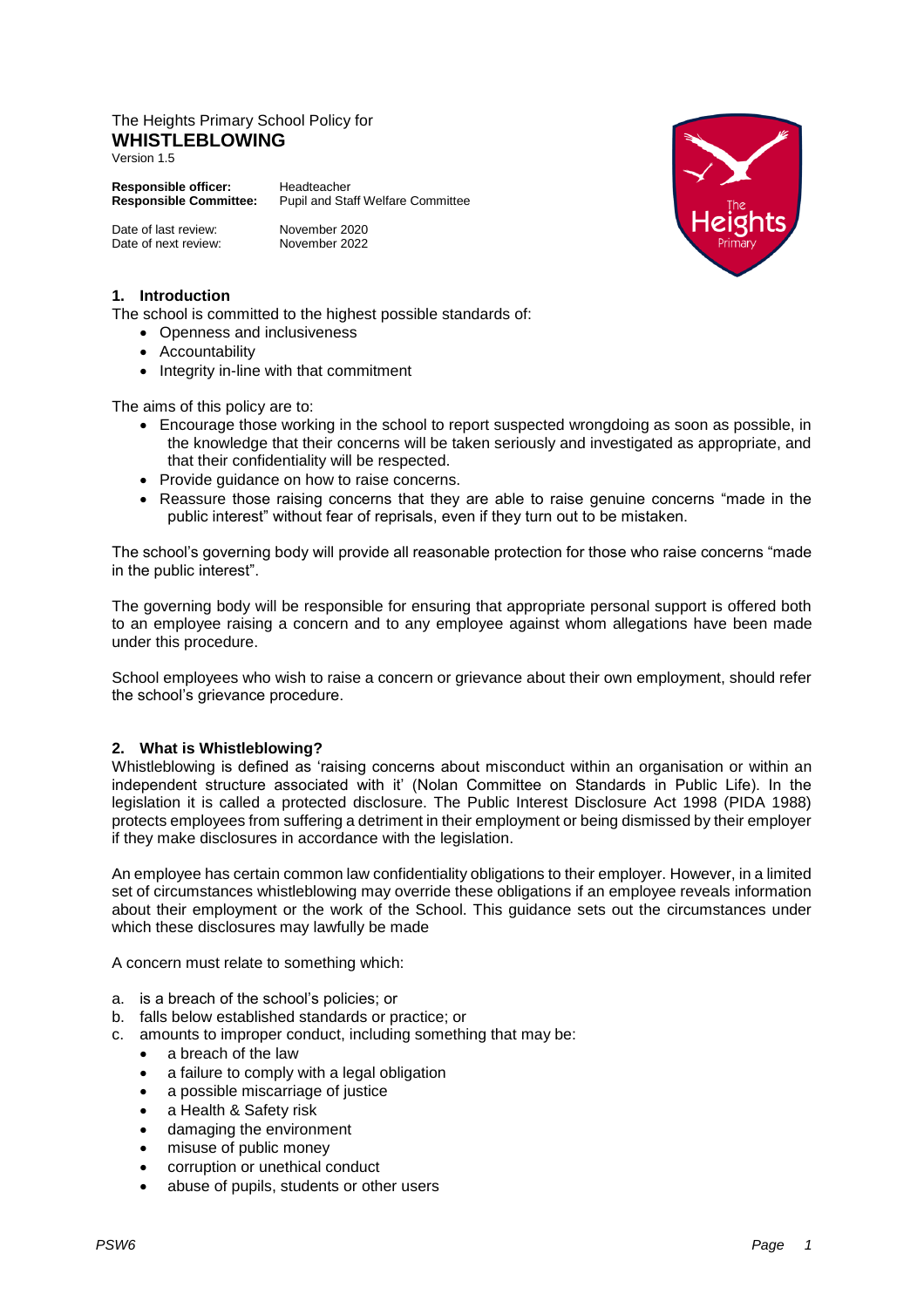- deliberate concealment of any of these matters
- any other substantial and relevant concern

These issues could have arisen in the past, be currently happening or likely to happen in the future. The law does not protect an employee who would be breaking the law in making the disclosure.

If you have a serious concern it should be reported using the following procedure.

## **3. How to Raise a Concern ('Whistleblowing')**

All concerns will be treated sensitively and with due regard to confidentiality and where possible every effort will be made to protect your identity if you so wish. Nevertheless, this information will need to be passed on to those with a legitimate need to have this information and it may be necessary for you to provide a written statement or act as a witness in any subsequent disciplinary proceedings or enquiry. This will always be discussed with you first.

Where concerns are expressed anonymously the Headteacher in consultation with Chair of Governors will decide how to proceed. An investigation may be carried out, depending on the nature of the allegations and the evidence/information presented.

#### *Step 1*

If you wish to raise a concern you should normally raise it with your line manager. This can be in person or in writing.

The school recognises that sometimes it may be inappropriate for you to approach your line manager with your concern. In these circumstances, a number of alternatives are available depending on the nature of your concern. You can contact any of the following:

- Headteacher
- Deputy Headteacher
- Chair of Governors
- Academy Trust Member
- Trade union

If your concern is relating to the Headteacher, you should raise it directly to the Chair of Governors.

Although you are not expected to prove beyond doubt the truth of your concerns, you will need to demonstrate that you have sufficient evidence or other reasonable grounds to raise them.

You may wish to obtain advice from a trade union representative or a colleague. You may choose to be represented by a trade union representative or colleague at any meetings that are required.

#### *Step 2*

The person with whom you have raised your concern will acknowledge its receipt as soon as possible and will write to you within 10 days to let you know how your concern will be dealt with.

The information you can then expect to receive is:

- an indication of how the concern will be dealt with
- an estimate of how long it will take to provide a final response
- whether any initial enquiries have been made
- whether further investigations will take place, and if not why not
- information about support available for you

The person with whom you have raised your concern will at the same time notify the Headteacher and the School's HR team that a whistleblowing allegation has been made.